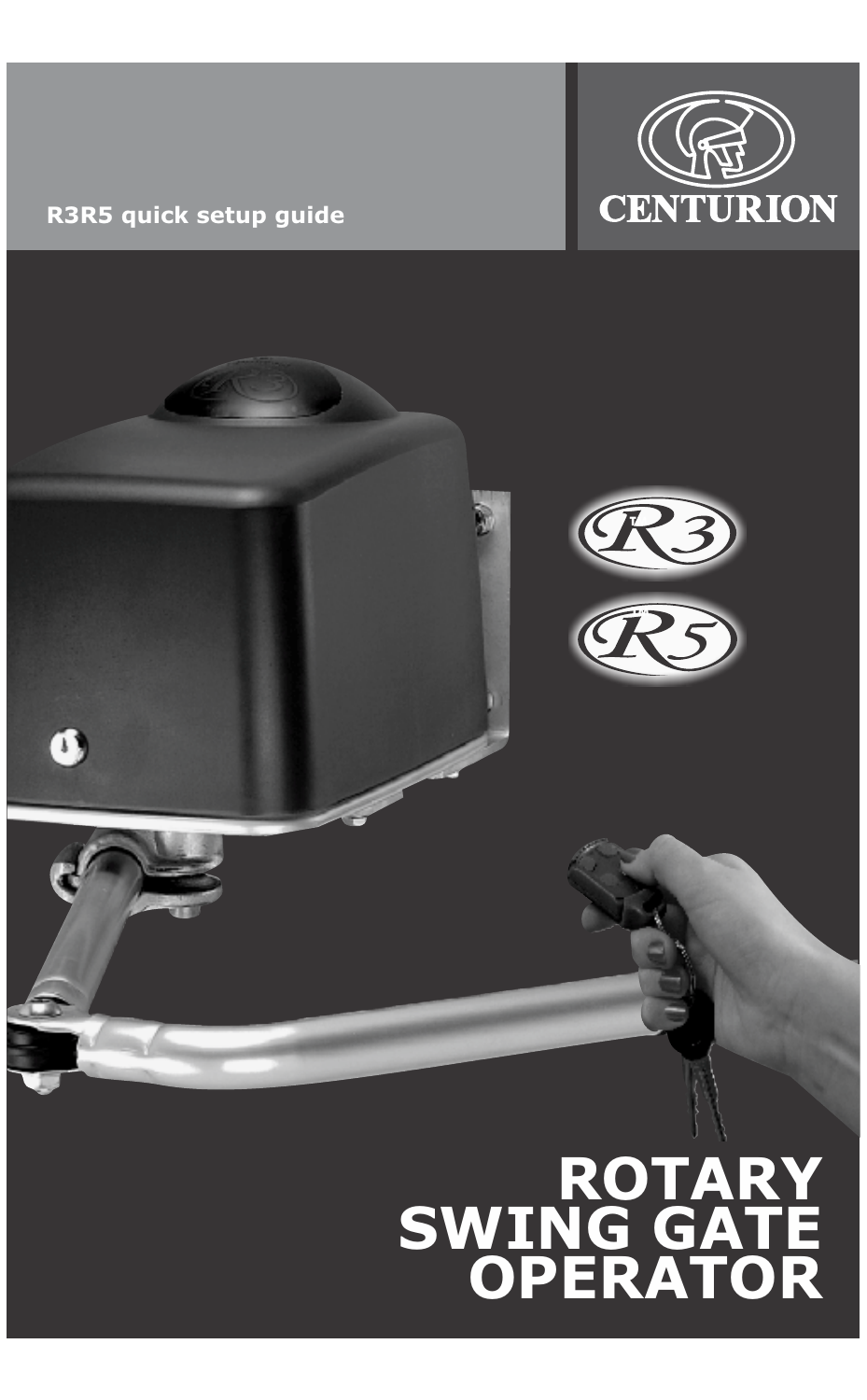### *1 REQUIRED TOOLS & EQUIPMENT*

Check that you have all the tools required. (*IM* page 12)

#### *2 SITE CONSIDERATIONS*

Check for the safety and suitability of the site by looking at: (*IM* page 13)

- All safety and local authority requirements.
- That the gate is within the operator specifications.
- Check that there is enough ground clearance to enable assembly of the drivearm clamps. (See Figure 4)

#### *3 CABLING REQUIREMENTS*

Consider all cabling requirements and routing as in Figure 9. (*IM* page 14)

#### *4 OPERATOR INSTALLATION*

- Estimate the gate swing angle with figure 1.
- Then mark the operator's position according to figure 2 or 3. *(IM* page 15*)*

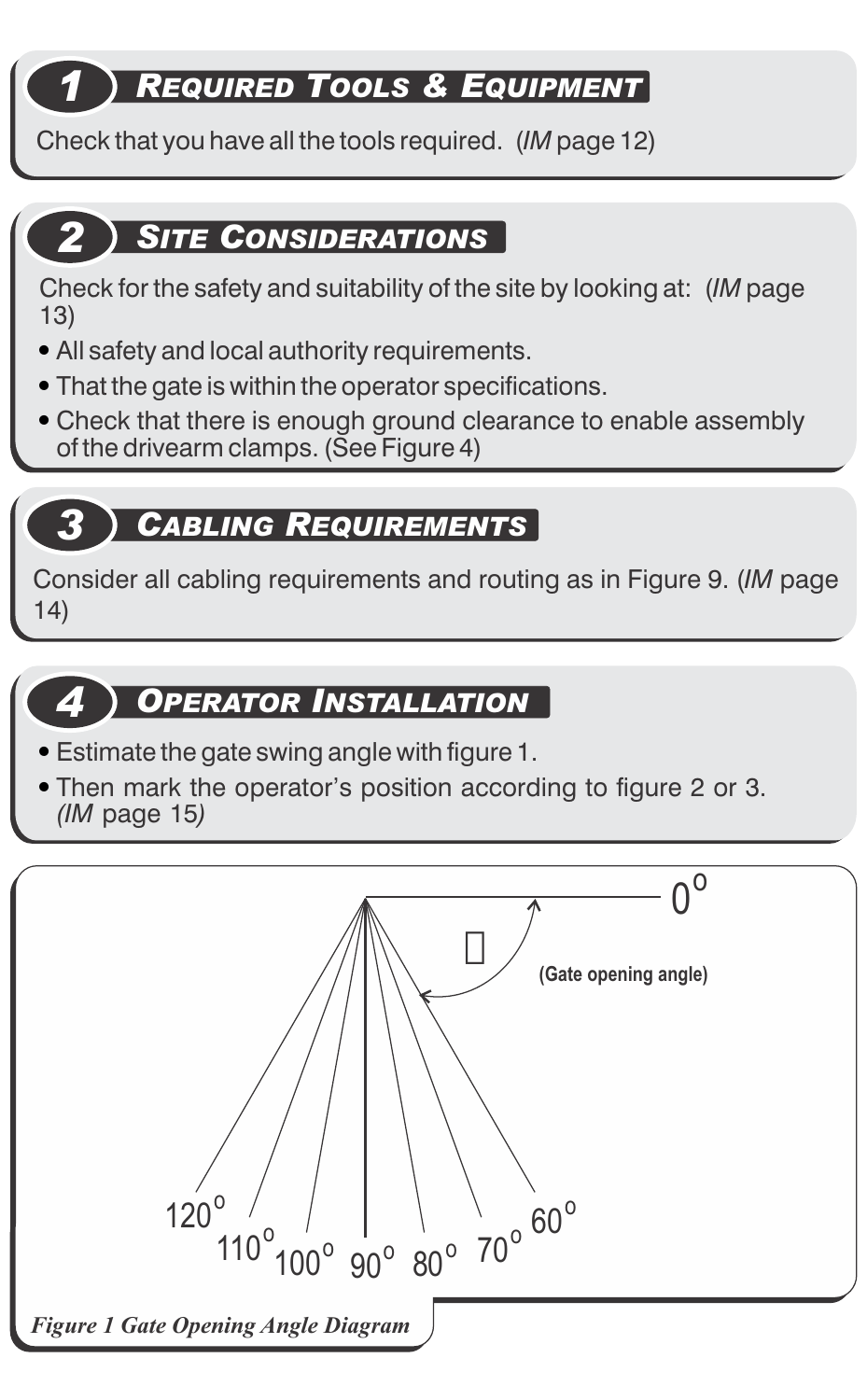

| <b>Gate Opening</b> | Н   | Β   | C            |
|---------------------|-----|-----|--------------|
| Angle (Degrees)     |     |     | Gate Bracket |
| 60                  |     | 750 | 700          |
| 70                  | 90  | 750 | 700          |
| 80                  | 130 | 750 | 700          |
| 90                  | 220 | 700 | 700          |
| 100                 | 355 | 700 | 650          |
| 110                 | 570 | 600 | 610          |
| 120                 | 605 | 450 | 570          |



#### *Figure 2 Standard Pedestal Mount Installation*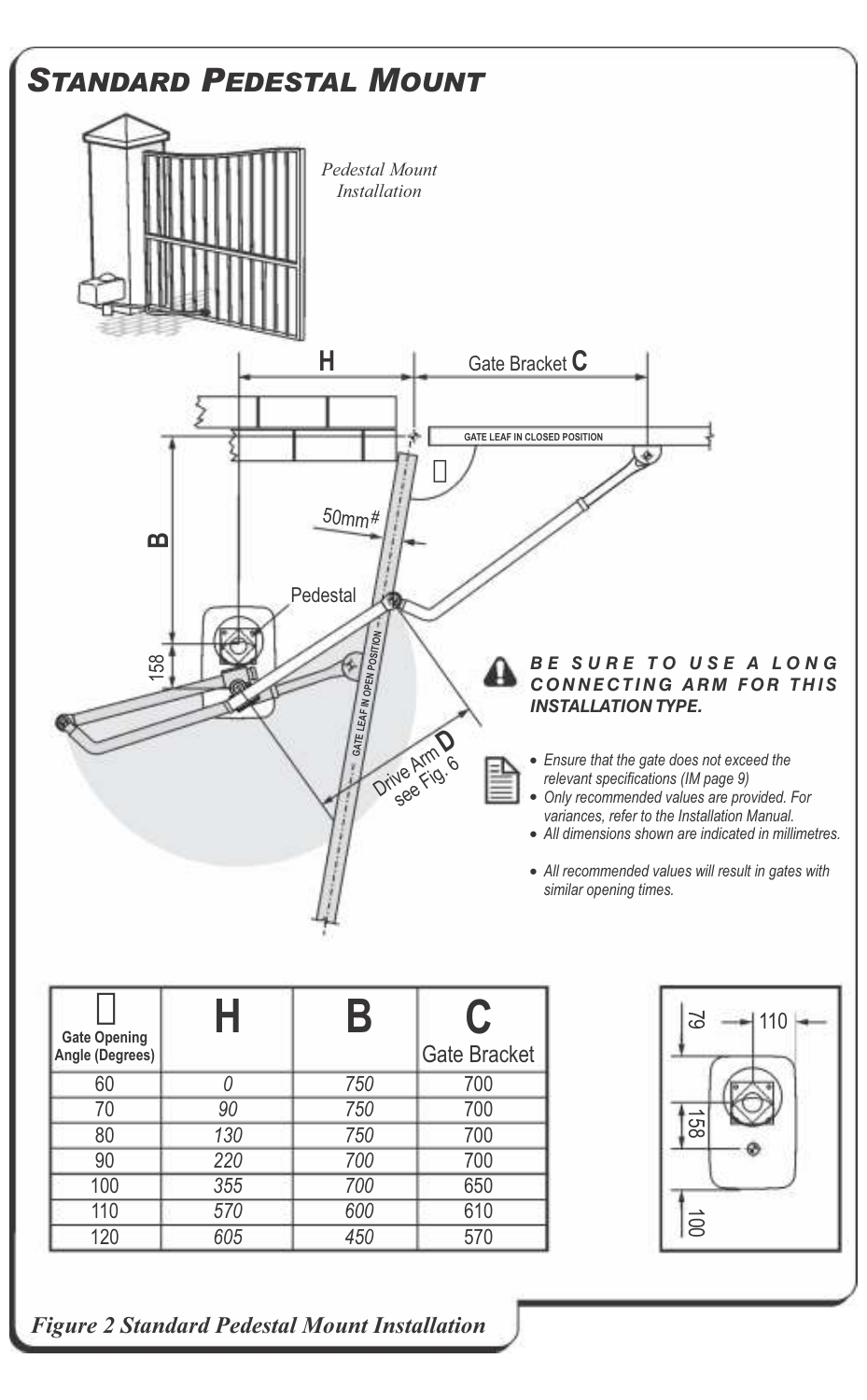

### *THIS INSTALLATION TYPE.*

- *Ensure that the gate does not exceed the relevant specifications (IM page 9)*
- *Only recommended values are provided. For variances, refer to the Installation Manual.*
- *All dimensions shown are indicated in millimetres.*
- *All recommended values will result in gates with similar opening times.*

| <b>Gate Opening</b><br>Angle (Degrees) | Η   | Β   | C<br>Gate Bracket |
|----------------------------------------|-----|-----|-------------------|
| 60                                     | 140 | 180 | 700               |
| 70                                     | 180 | 180 | 700               |
| 80                                     | 180 | 140 | 700               |
| 90                                     | 210 | 140 | 700               |
| 100                                    | 305 | 180 | 700               |
| 110                                    | 380 | 80  | 700               |
| 120                                    | 485 | 80  | 610               |



*Figure 3 Standard Wall Mount Installation*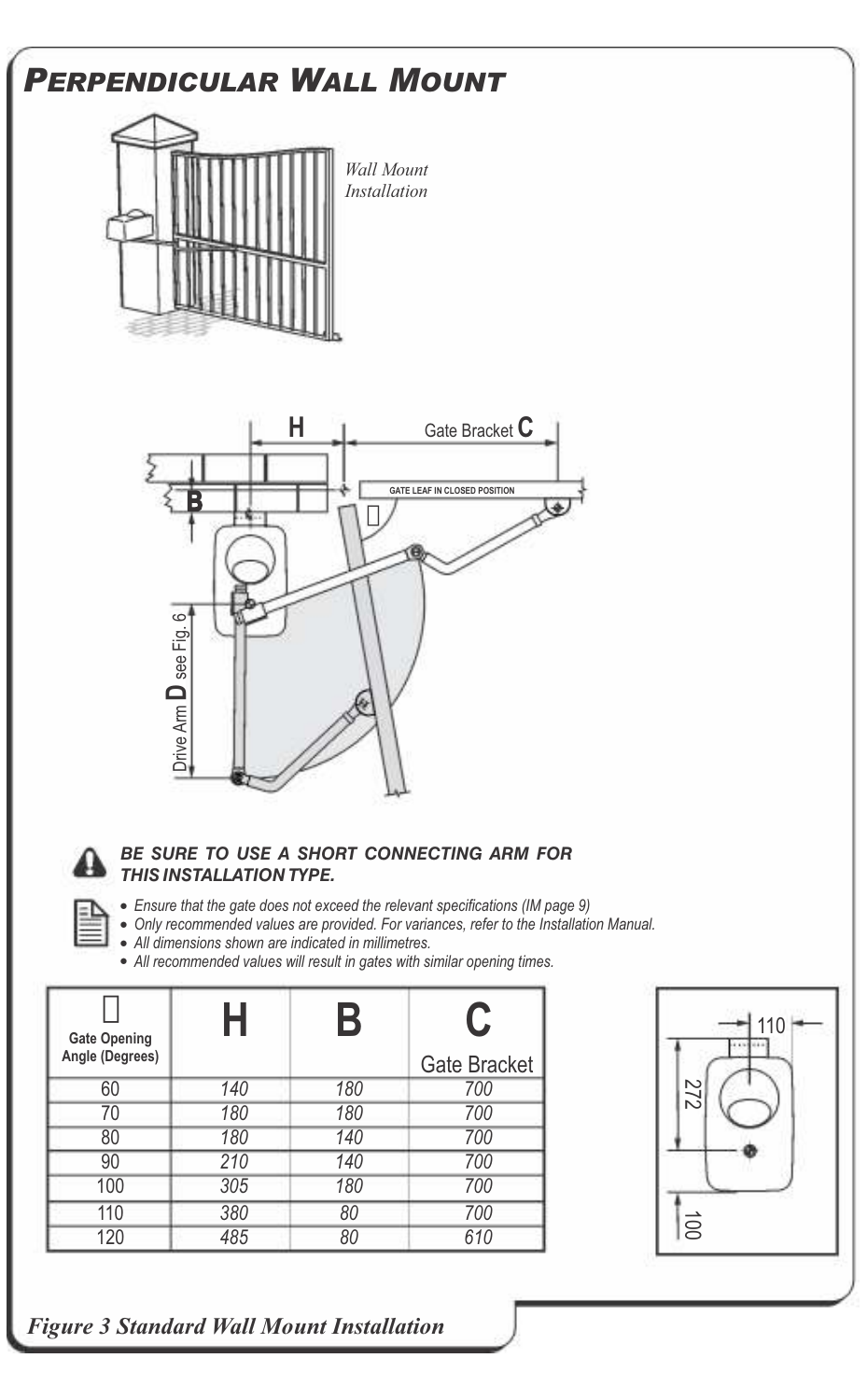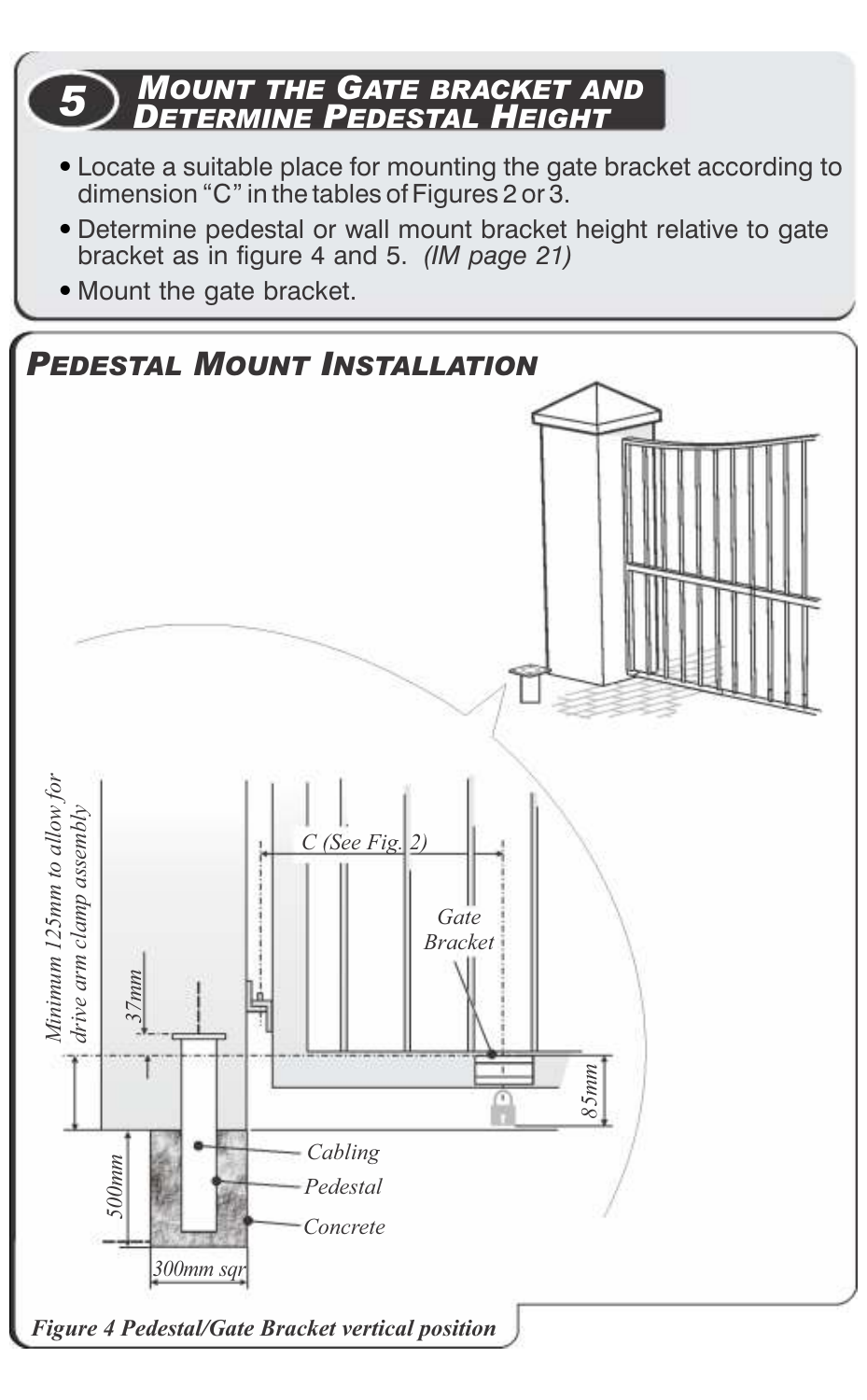

### *6 ROUTE CABLES & SECURE MOTOR*

- Route cables as determined in the cabling plan in Figure 9.
- Make sure at least 400mm of cable protrudes above the pedestal or wall mount bracket. *(IM* page 22*)*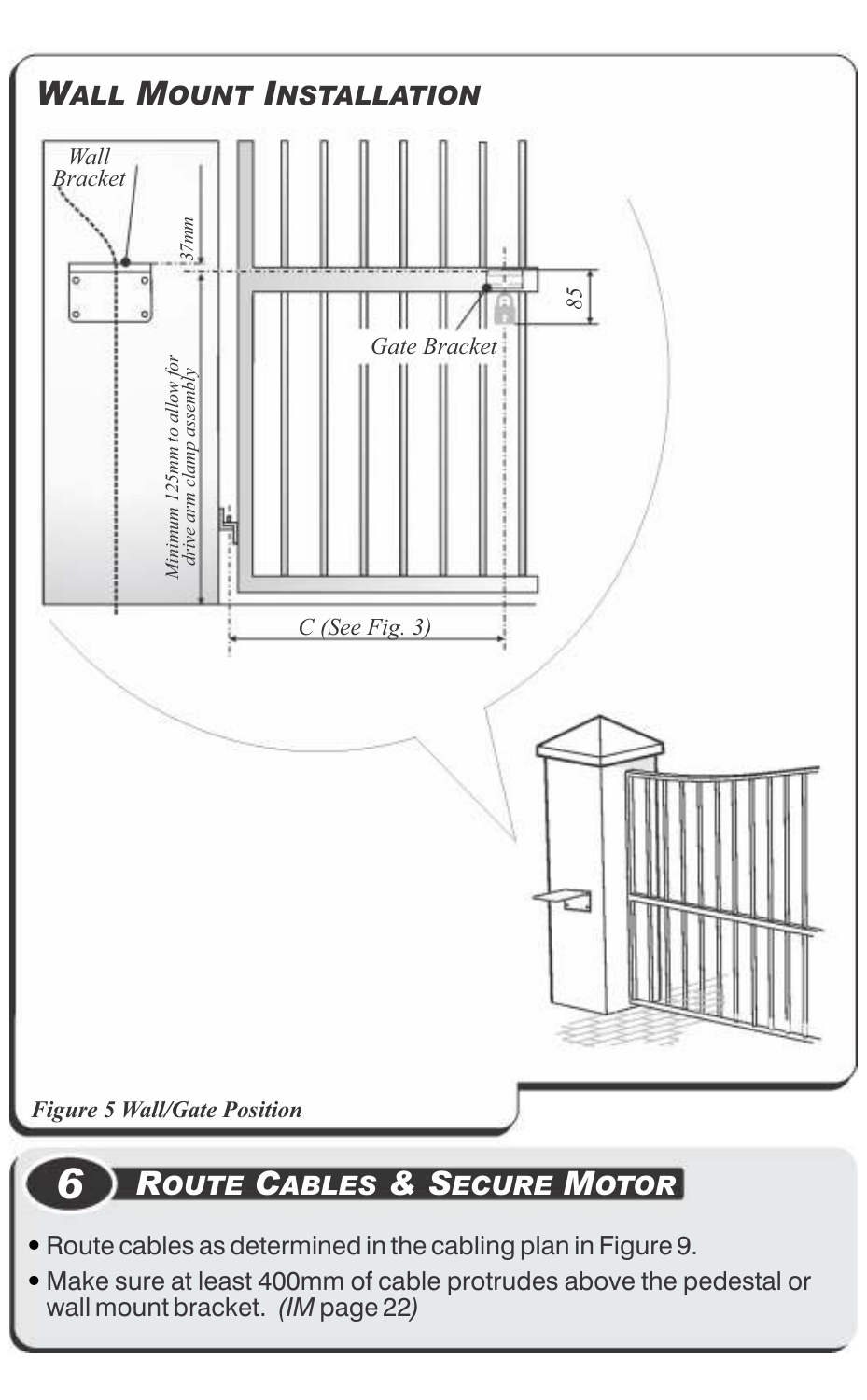### *7 FASTEN GEARBOX IN POSITION*

 Fasten the motor onto the pedestal adaptor plate or the wall bracket using the M8 bolts and washers supplied. *(IM* page 23*)*

### *8 CUT DRIVE ARM TO LENGTH*

- Using the relevant tables below, read off the required drive arm length.
- Then cut the drivearm 50mm longer than D, as shown in Figure 6.

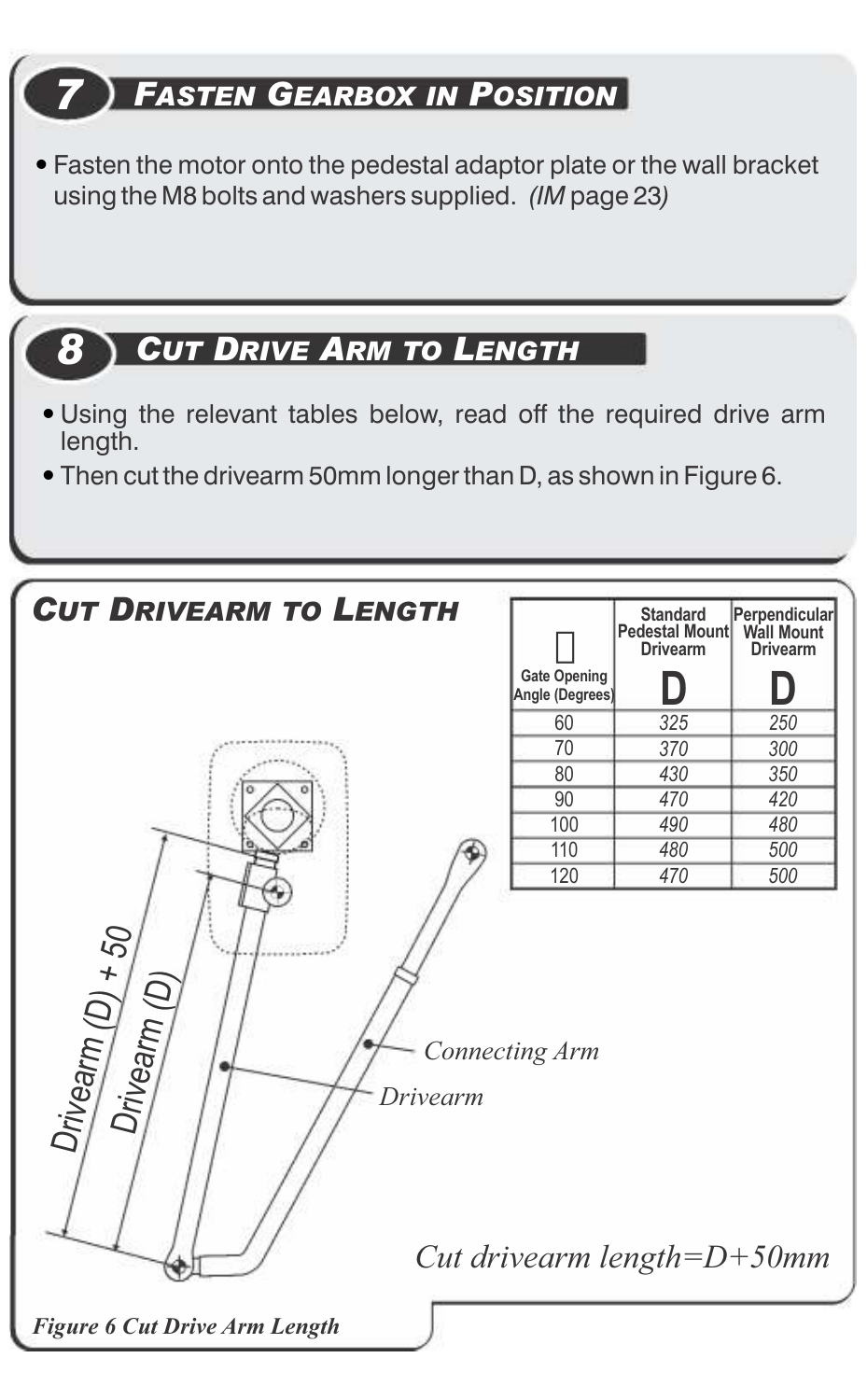# *9 FIT THE DRIVE ARM* Put the gearbox into manual mode. *(IM* page 24*).* Fit the drive arm to the operator as shown. *ASSEMBLE CLAMP TO DRIVE ARM* R<sub>3</sub> R5  *Clamp Clamp Drive Arm Drive Arm Wedge Wedge M12 Washer M12 Washer M12 x 65 Bolt M12 x 65 Bolt To mount: push clamp onto drive shaft, tap into place, slide drive arm into clamp, slip wedge in and fasten with bolt and washer.*

*Figure 7 Assemble Clamp to Drive Arm*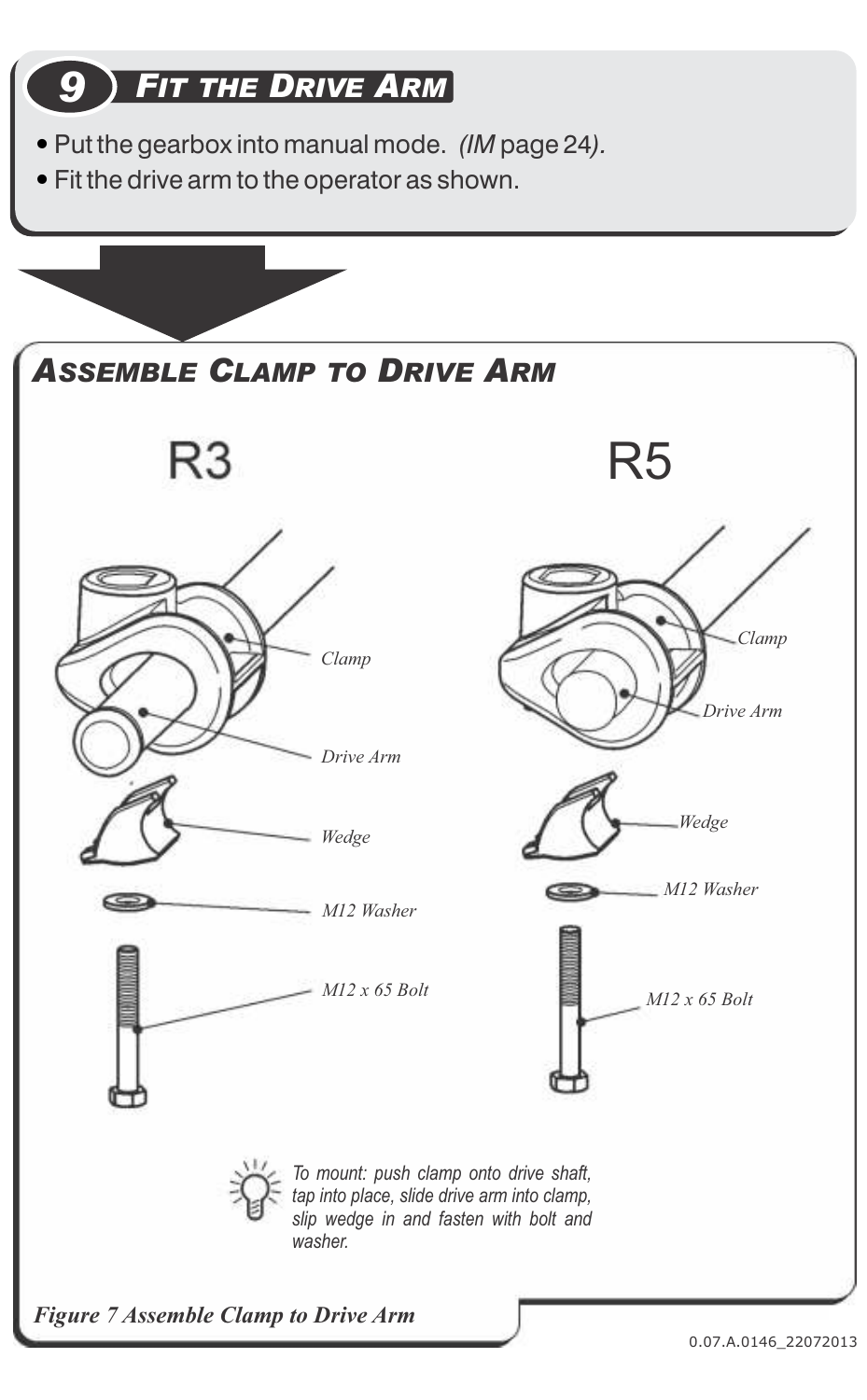

*NB. Hinge points must be in a straight line when gates are closed Figure 8 Align Gates*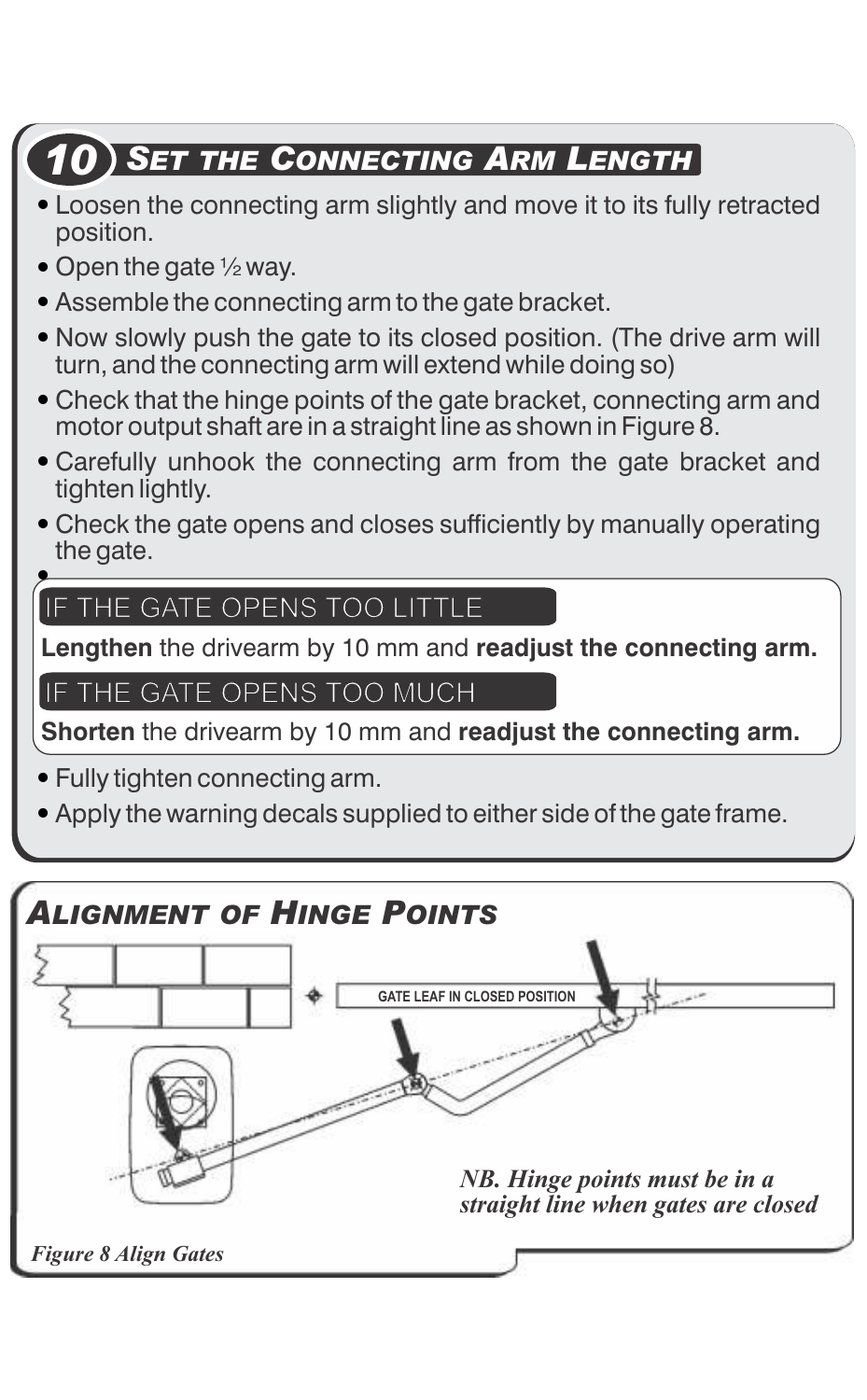# *ELECTRICAL SET-UP*

- **A** WARNING 1. Always check that the circuit breaker in the electrical panel is in the OFF position, and that all high voltage circuits (more than 42.4V) are completely isolated from the mains supply before doing any work.
	- 2. Ensure that all low voltage systems (Less than 42.4V) are suitably protected from damage, by disconnecting all sources of power such as chargers and batteries before doing any work.
	- 3. All electrical work must be carried out according to the requirements of all applicable local electrical codes.(It is recommended that a licensed electrical contractor perform such work.)

### *1 CONNECT ALL WIRING*

- Connect all cables as required to the control card and battery charger (See Figure 11 & 12). (*IM* page 48 & 49)
- Check that the power source jumper is in the correct position. (PSU or STD refer to *IM* page 27, Fig. 24)

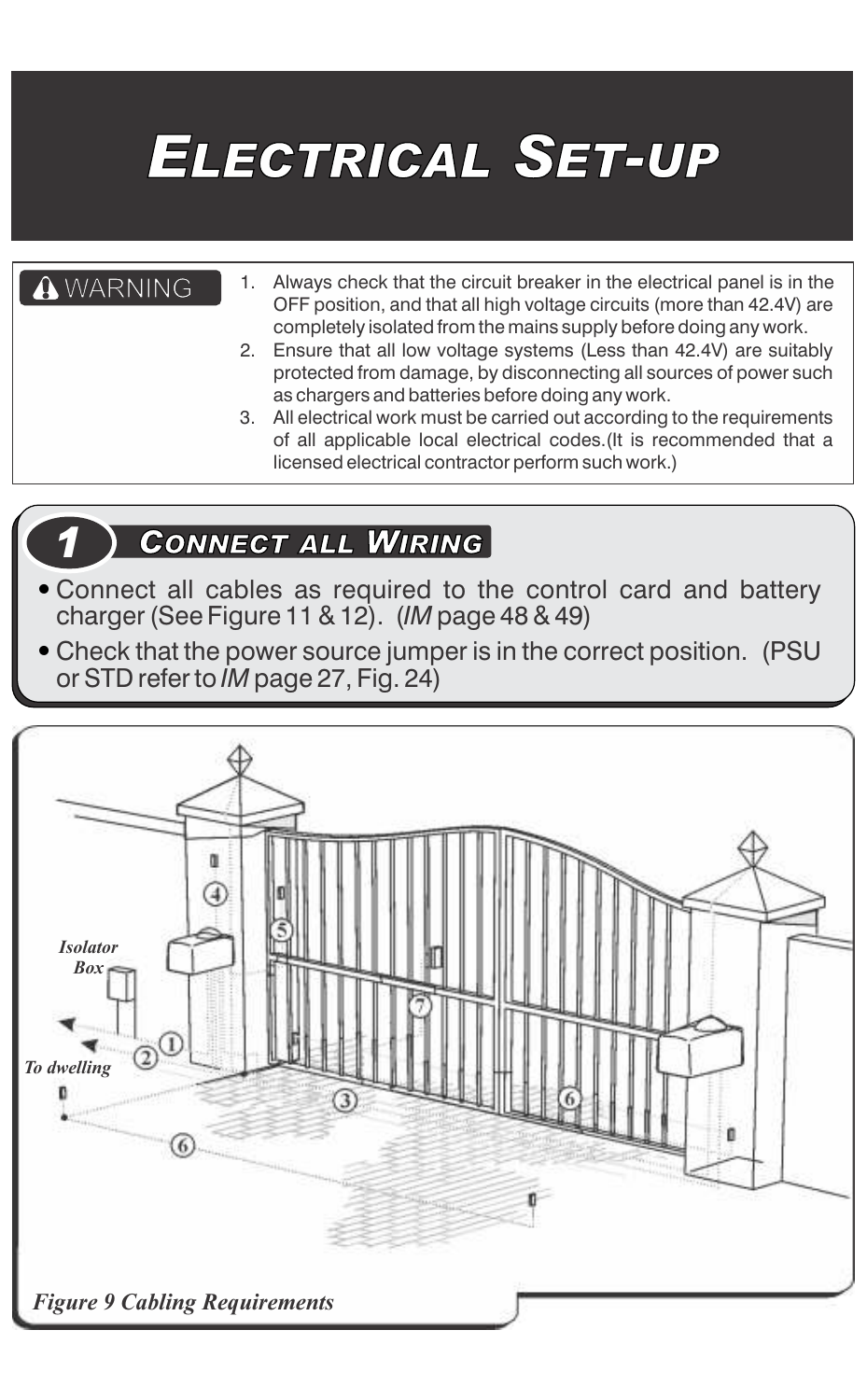#### **CABLE REQUIREMENTS**

*1. 220V AC mains cable (3 core LNE 2 0,5mm )\*†, via mains isolator switch Or*

> *Low voltage 16V AC battery charger 2 supply (2 core 1,5mm )†.*

- *2. Intercom cable (n1 + 6 core) to house.*
- *3. Slave motor cable (if required) (3*   $core\ 2,5mm^2+3\ core\ 0,5mm^2$ *multistranded).*
	-
- *<sup>2</sup>4. Radio receiver cable (3 core 0,5mm multistranded).*
- *5. Pedestrian key switch (if required) (2 2 core 0,5mm multistranded).*
- *6. Infrared beams or safety edge (if 2 required) (3 core 0,5mm multistranded)*
- *<sup>2</sup>7. Intercom cable (n2+2 core 0,5mm multistranded) to gate station.*

*n1 = number of cores required by intercom. n2 = number of cores required by intercom.*

- *\* Increase cable thickness if pillar lights are to be installed.*
- *† Screened cable is always recommended to provide better protection against lightning earth one end of screening.*

### *2 SET UP THE GATE ORIGIN*

- Release the manual override and close the gate(s).
- Use the origin tool and line up marks as in figure 10. *(IM* page 28*)*
- Open gate ½ way and **unscrew** the manual release mechanism. *(IM* page 28).

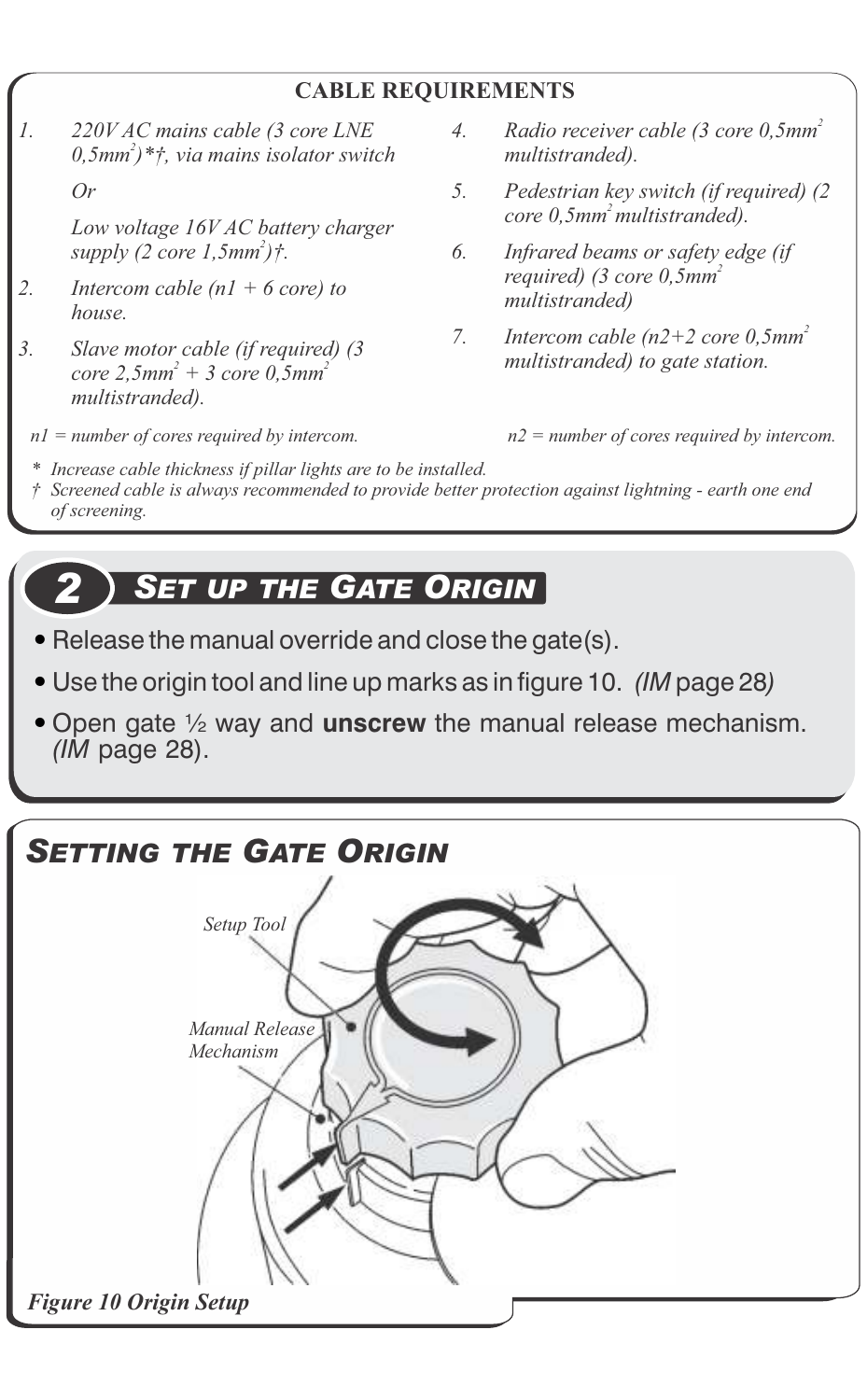### *3 GET INTO PROGRAMMING MODE*

- Remove all power. *(IM* page 28)
- Fit the SET link.

.

.

• Reapply power

### *4 SELECT EITHER MASTER OR SLAVE SETUP*

- Press and hold the TEST button, release after 1 flash of L1.
- Then again, press and hold the TEST button, and release after 1 or 2 flashes of the STATUS LED. (1 Flash=master, 2 Flashes=slave) (*Installation Manual* page 29)

## *5 SET THE GATE LIMITS*

- Press and hold TEST until the gate is closed, and then release.
- **NB:** THE GATE MUST CLOSE. IF IT OPFNS :
	- Release the TEST button.
	- Swap the respective motor wires.
	- Press and hold TEST until gate is closed, and then

release.

- Press and hold TEST until gate is open, and then release.
- Press and release TEST (When setting up the MASTER gate, it will close and then open to pedestrian. *IM page 29*).
- If setting up the master gate, press and release TEST once more to complete the setup (The MASTER gate will open fully, and the SLAVE gate will move slightly).

### *6 SETTING ADDITIONAL FEATURES (OPTIONAL)*

- Determine what features are required (See Table 2). (*IM* page 47)
- Get into programme mode (as in Step 3), or continue from Step 5.
- **To select the Feature to Change: (***IM* **page 31)**
	- **Press and hold** the TEST button while monitoring L1: *Example of how to select the AUTOCLOSE feature:*

The L1 light will flash once and pause,

Then flash twice and pause ...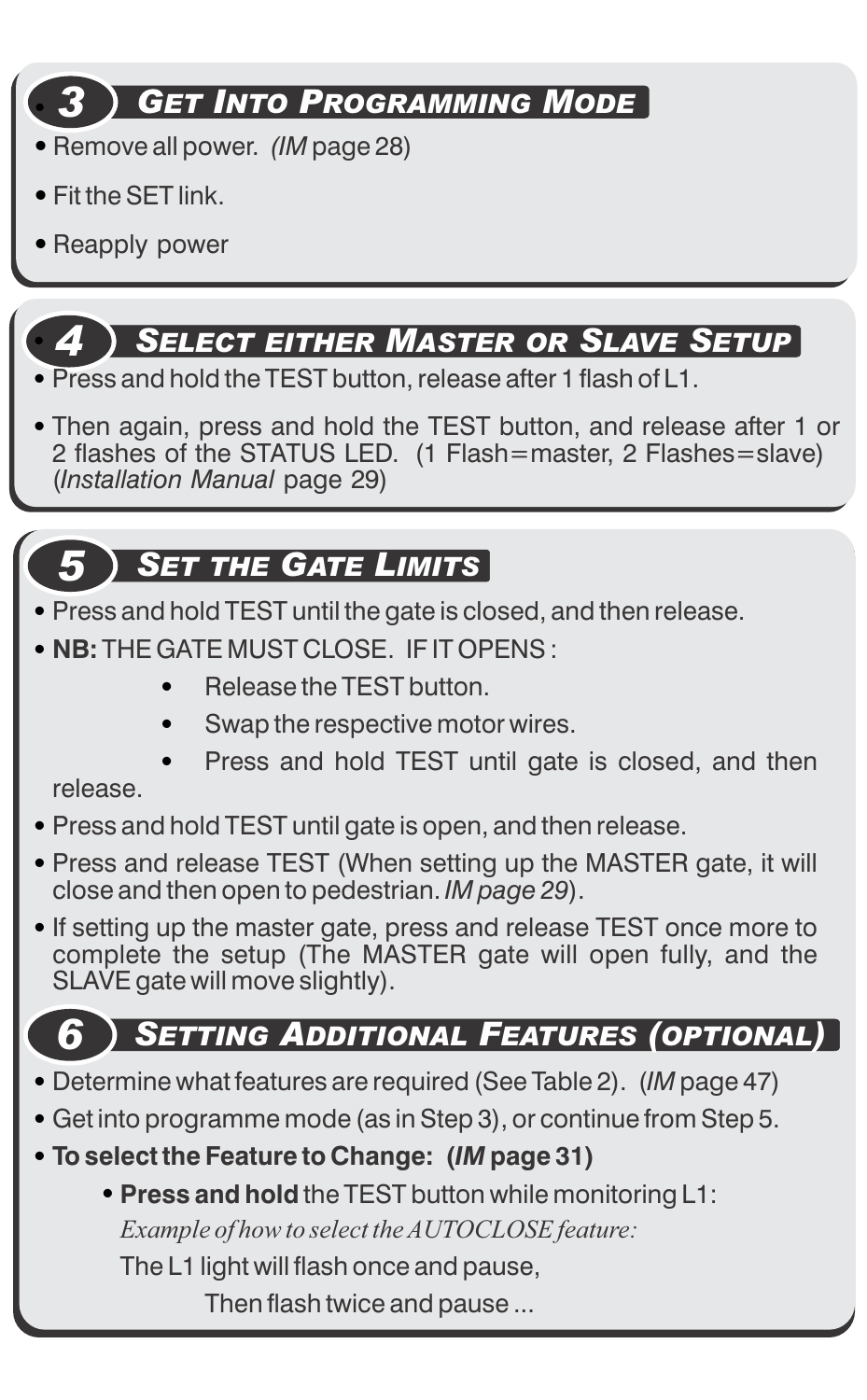At this moment release the TEST button to select feature number 2. (L2 will turn off, and L1 will keep on flashing 2 times and pausing to indicate that feature number 2 is selected).

#### *NOTE:* **The STATUS of the Feature is not changed yet, the feature has only been selected to be changed!**

If an incorrect Feature is selected, then remove and reapply power and repeat the procedure.

### **To change the STATUS value of a Feature: (***IM* **page 31)**

**Press and hold** the TEST button while monitoring the STATUS light:

*(Continues from above example to set outoclose to ON status).*

The L1 light will flash once and pause,

At this moment **release the TEST** button to give a STATUS value of 1. The AUTOCLOSE feature has been set to ON

### *NOTE:* **Only after setting the STATUS, would the AUTOCLOSE be turned ON.**

(L2 will come back on, indicating that the STATUS has been set.)

### **To change the COUNT value of a Feature: (***IM* **page 31)**

**Press and hold** the TEST button while monitoring the STATUS light:

After a slight pause, the STATUS light will start flashing regularly:

Flash (1), Flash (2), Flash (3), Flash (4), Flash (5),

Flash (6) ................ Flash (9), Flash (10).

At this moment release the TEST button to give a COUNT... value of 10. This could for example be the preflash time.

(L2 will come back on, indicating the COUNT value has

been set). . . . . . . . . . . . . . . .

### *7 EXIT PROGRAMMING MODE*

Remove the SET link.

.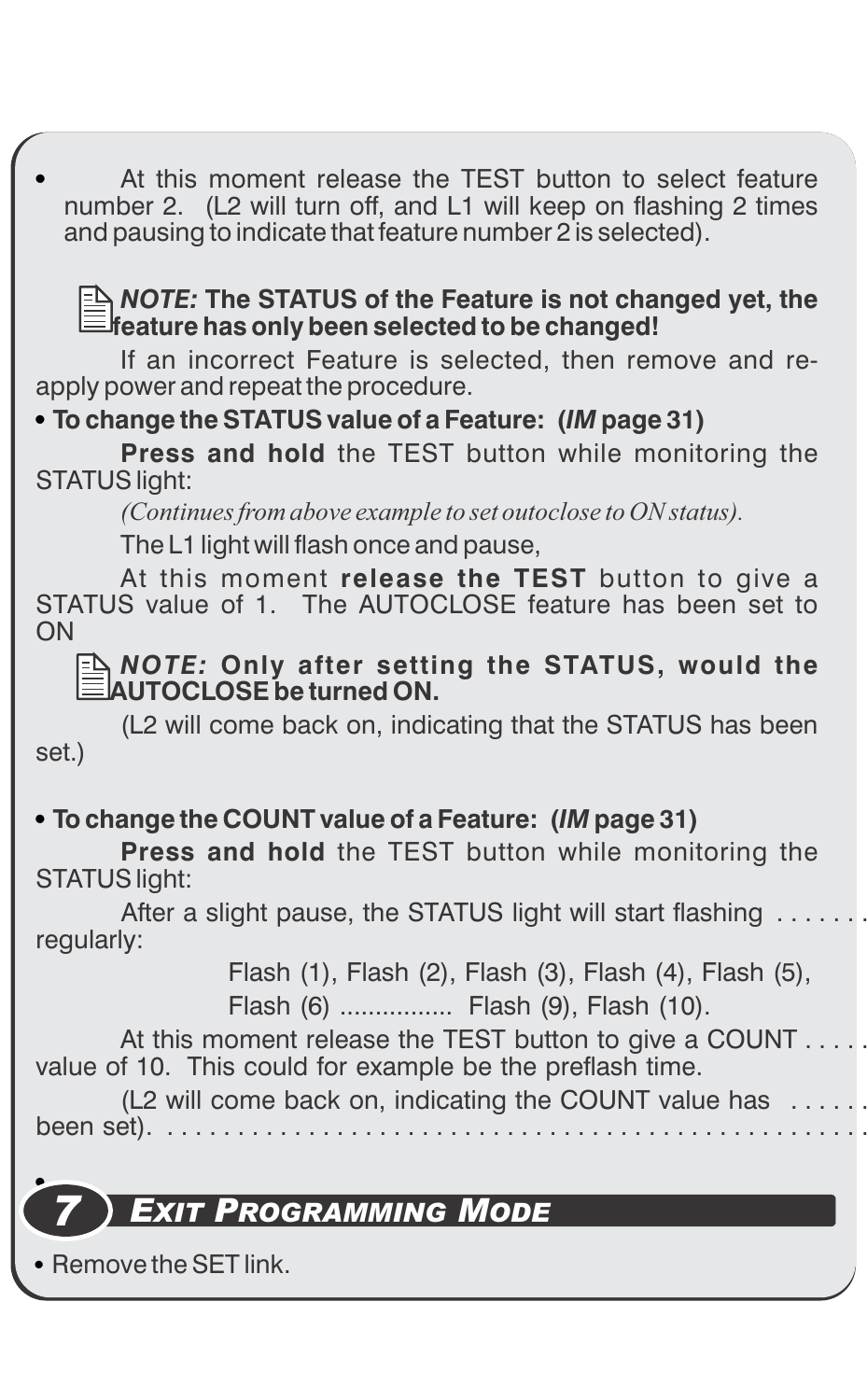# *CP75 CONTROLLER FUNCTIONS*

| <b>FEATURE</b>                            |                                 | <b>STATUS or COUNT</b>        |                              |                                         |  |
|-------------------------------------------|---------------------------------|-------------------------------|------------------------------|-----------------------------------------|--|
| <b>DESCRIPTION</b>                        | <b>FEATURE</b><br><b>NUMBER</b> | <b>STATUS</b><br><b>VALUE</b> | <b>COUNT</b><br><b>VALUE</b> | <b>DESCRIPTION</b>                      |  |
| <b>Gate Limit Settings</b>                | 1                               | $\overline{a}$                |                              | See detailed instructions on page 29    |  |
| Auto-close                                | 2                               | 1                             |                              | ON                                      |  |
|                                           |                                 | 2                             |                              | OFF (Default)                           |  |
| Auto-close Time                           | 3                               |                               | $1$ Flash = $1$ second       | 15 seconds (Default)                    |  |
|                                           | 4                               | 1                             | ä,                           | <b>STANDARD (Default)</b>               |  |
| Mode of Operation                         |                                 | $\mathcal{P}$                 |                              | <b>CONDOMINIUM</b>                      |  |
|                                           |                                 | 3                             |                              | <b>PIRAC</b>                            |  |
|                                           |                                 | 4                             |                              | <b>REVERSING</b>                        |  |
| Pedestrian Auto-close                     | 5                               | $\overline{a}$                | $1$ Flash = 1 second         | 5 seconds (Default)                     |  |
| Courtesy Light                            | 6                               | $\overline{a}$                | $1$ Flash = $10$ seconds     | 120 seconds (Default)                   |  |
| <b>Collision Sensitivity</b>              | 7                               | 1                             | L,                           | HIGH (Default)                          |  |
|                                           |                                 | 2                             |                              | <b>MEDIUM</b>                           |  |
|                                           |                                 | 3                             |                              | <b>LOW</b>                              |  |
| Auto-close Override                       | 8                               | $\overline{a}$                | $1$ Flash = 1 second         | 3 second (Default)                      |  |
| <b>Positive Close Mode</b>                | 9                               | 1                             |                              | ON                                      |  |
|                                           |                                 | 2                             |                              | OFF (Default)                           |  |
| Preflashing                               | 10                              | 1                             |                              | MODE 1                                  |  |
|                                           |                                 | 2                             |                              | MODE <sub>2</sub>                       |  |
|                                           |                                 | 3                             |                              | MODE <sub>3</sub>                       |  |
|                                           |                                 | 4                             |                              | OFF (Default)                           |  |
| Preflash Time                             | 11                              | $\overline{a}$                | $1$ Flash = 1 second         | 2 seconds (Default)                     |  |
| <b>Collision Counter</b>                  | 12                              | $\overline{a}$                | $1$ Flash = 1 count          | 4 counts (Default)                      |  |
| <b>Leaf Delay Select</b>                  | 13                              | 1                             |                              | Delay on slave opening                  |  |
|                                           |                                 | 2                             |                              | Delay on master closing                 |  |
|                                           |                                 | 3                             |                              | Delay on slave opening & master closing |  |
|                                           |                                 | 4                             |                              | Delay off (Default)                     |  |
| Leaf delay time /<br>Solenoid Strike Time | 14                              |                               | 1 Flash $=$ 1 second         | 2 seconds (Default)                     |  |

*Table 2 Controller Functions Menus and Submenus*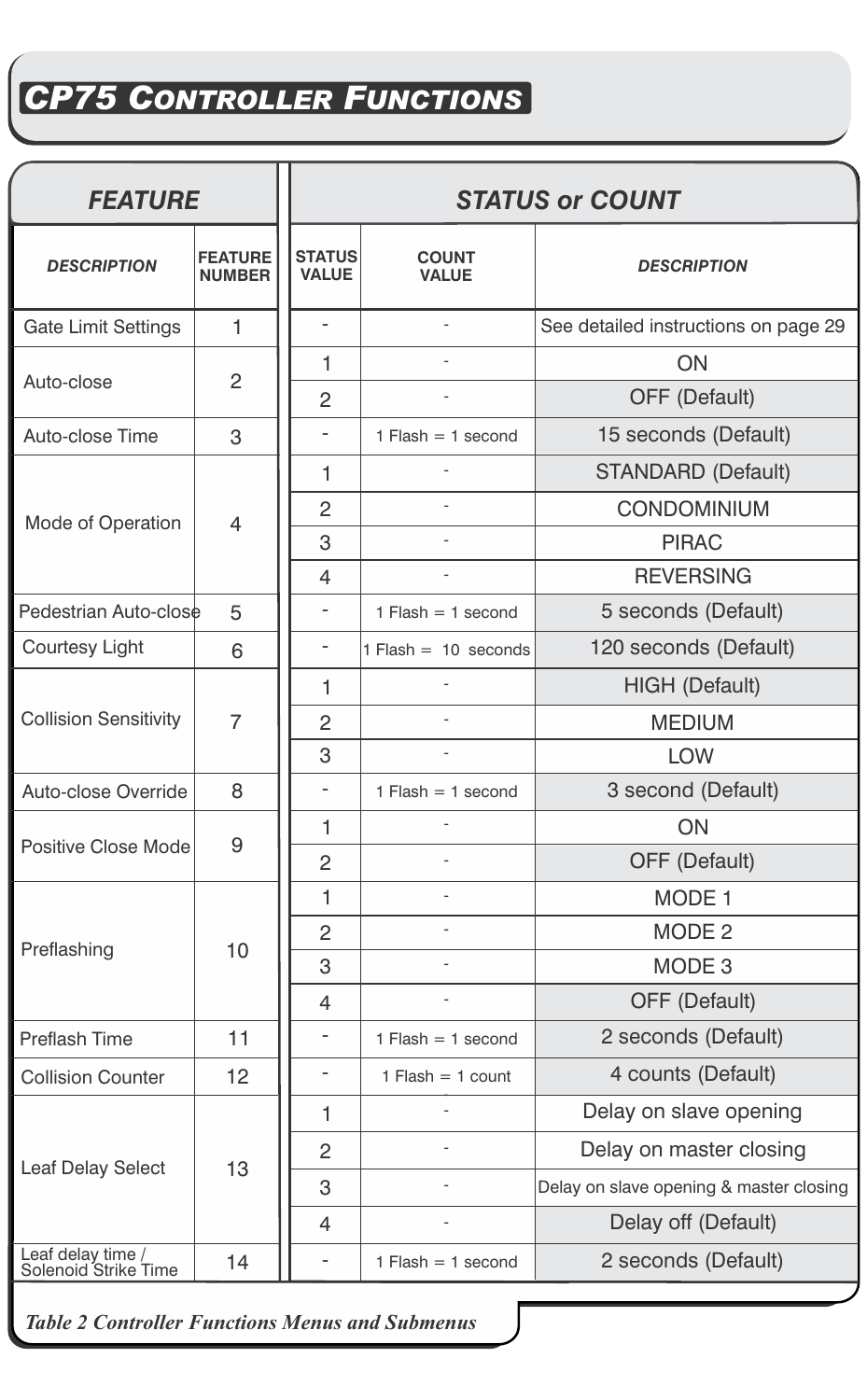### *CP75 BASIC CONTROLLER CONNECTIONS*